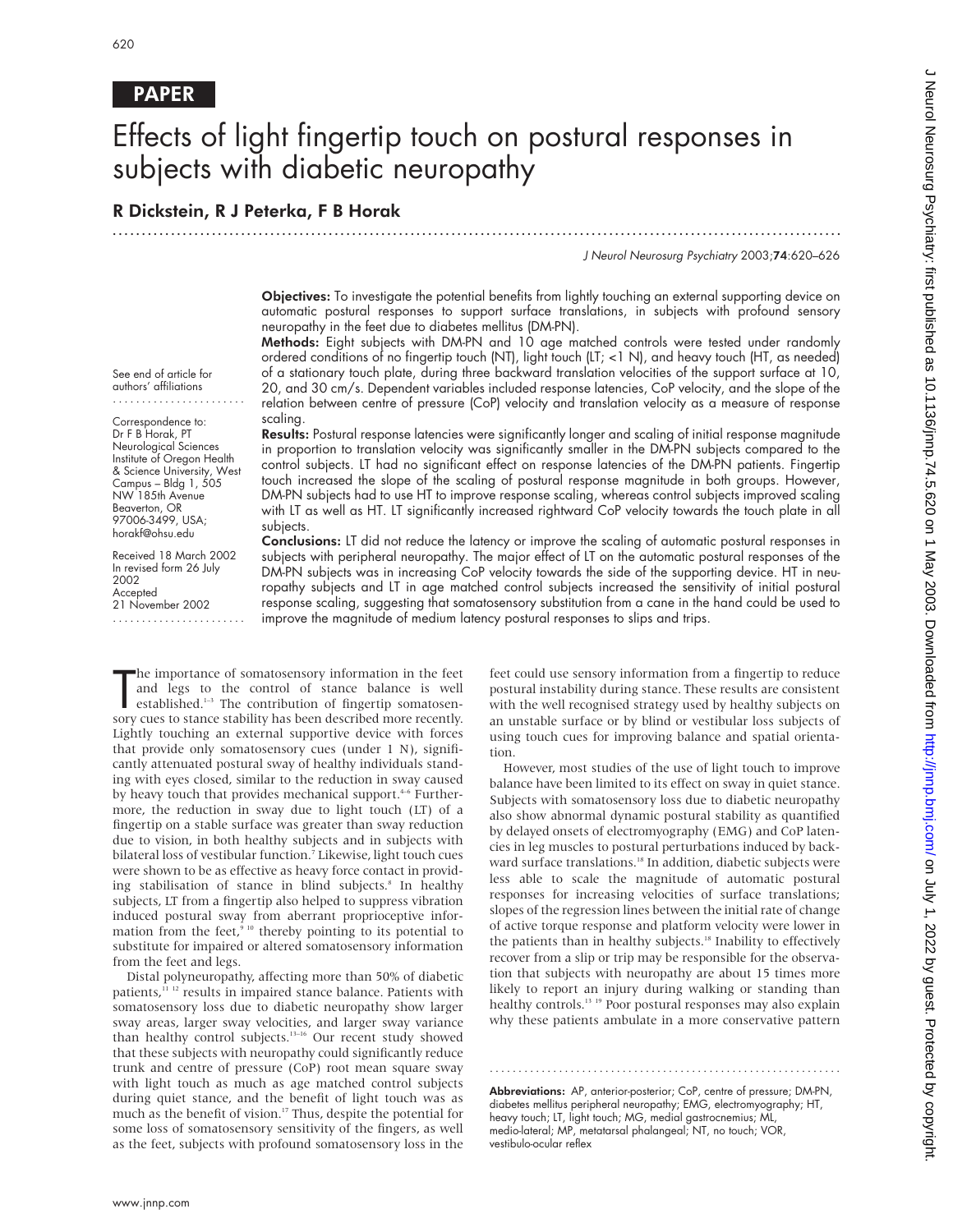| ۰.<br>×<br>$\sim$ | .,<br>۰. |  |
|-------------------|----------|--|
|                   |          |  |

| Med plantar<br>Right<br><b>NR</b> | Left                                                                           | Sural<br>Right |                | Peroneal |      | Post tibial |                                                                                                                                                                                                                                   |
|-----------------------------------|--------------------------------------------------------------------------------|----------------|----------------|----------|------|-------------|-----------------------------------------------------------------------------------------------------------------------------------------------------------------------------------------------------------------------------------|
|                                   |                                                                                |                |                |          |      |             |                                                                                                                                                                                                                                   |
|                                   |                                                                                |                | Left           | Right    | Left | Right       | Left                                                                                                                                                                                                                              |
|                                   | NR                                                                             | <b>NR</b>      | N <sub>R</sub> | 38.3     | 23.5 | 25          | 36                                                                                                                                                                                                                                |
| NR                                | NR                                                                             | NR             | N <sub>R</sub> | 38.1     | 50.0 | 50.6        | 47.6                                                                                                                                                                                                                              |
| NR                                | NR                                                                             | 41.2           | 33.3           | 35.3     | 38.6 | 37.8        | 40.6                                                                                                                                                                                                                              |
| NR                                | NR                                                                             | <b>NR</b>      | N <sub>R</sub> | 35.3     | 39.4 | 34.9        | 39.9                                                                                                                                                                                                                              |
| NR                                | NR                                                                             | 42.4           | 37.8           | 35.9     | 37.1 | 40.5        | 45.5                                                                                                                                                                                                                              |
| NR                                | NR                                                                             | <b>NR</b>      | N <sub>R</sub> | 33.7     | 32.4 | 33.2        | 32.1                                                                                                                                                                                                                              |
| NR                                | NR                                                                             | NR             | N <sub>R</sub> | 36.4     | 38.3 | 40.3        | 41.6                                                                                                                                                                                                                              |
| NR                                | NR                                                                             | NR             | N <sub>R</sub> | 34.5     | 29.5 | 35.6        | 37.5                                                                                                                                                                                                                              |
|                                   |                                                                                |                |                |          |      |             |                                                                                                                                                                                                                                   |
|                                   | NR, no response.<br>than healthy subjects, as shown by smaller stride lengths, |                |                |          |      |             | Normal lab values for peroneal nerve conduction velocity are $\geq 40$ m/s, and for the post tibial nerve $\geq 45$<br>$m/s$ . Normal values for the sensory nerve conduction velocities are $\geq 40$ cm/s with foot temperature |

The extent to which light can improve dynamic aspects of postural stability is unknown. If the direction and velocity of a postural perturbation can be encoded by cutaneous and proprioceptive information in the arm of a subject touching a stable surface, perhaps this sensory information can be used to trigger faster and more sensitively scaled postural responses. Postural responses in the legs in response to hand perturbations have been detected with latencies as short at 50 ms. $^{21}$  On the other hand, touching a stable support may assist postural responses by decreasing the necessity of quick and forceful leg postural responses. It has been shown that gripping a stable support decreases the magnitude and increases the latency of automatic postural responses in the legs to surface rotations or pelvis nudges. $22 \times 23$ Mechanical support from heavy touch on a cane has been shown to improve balance performance of diabetic subjects attempting to lift a leg on a moving support surface, but it is not known whether light touch that does not provide mechanical support could also prove useful.

In the present work, we compared the potential benefits of light and heavy fingertip touch on a stable support on shortening postural response latencies and increasing the response scaling of automatic postural responses to surface translations in subjects with neuropathy. The findings have implications for the use of touch cues or a cane for the prevention of, or improving the recovery from, stumbling. These may apply not only to subjects with diabetic neuropathy but also to other elderly subjects at high risk for falling. In elderly subject, about 50% of falls are thought to be due to a slip or trip, $24$  and peripheral sensory neuropathy is a major identified risk factor.<sup>3</sup> <sup>25-27</sup>

#### MATERIAL AND METHODS **Subjects**

Subjects included eight patients with diabetes mellitus (mean age 59.7 (SD 10.7) years; five men, three women) with profound sensory peripheral neuropathy (DM-PN). Only completely independent community dwellers with no functional visual or motor deficits were accepted. Ten age matched healthy volunteers meeting identical demographic characteristics (mean age 61.1 (SD 9.3) years; six men, four women) served as control subjects.

In all participants, normal function of the vestibular system was verified by sinusoidal horizontal rotation testing of the vestibulo-ocular reflex (VOR). All subjects in the patient and control groups had gain and phase measures of the VOR well within the 95% tile of normal laboratory limits (for example,

ean VOR gain was 0.67 ared to a lower 95% tile xistence of peripheral emities was established by electrodiagnostic testing and clinical examination of their feet. Table 1 shows results of the electrodiagnostic tests.

Clinical examination included a routine physical examination of ankle joint range of motion, strength, and Achilles tendon stretch reflex, vibration sensation threshold at the sites of the medial malleoli and the first metatarsal phalangeal (MP) joint (128 Hz tuning fork), and proprioceptive sensation at the ankles and the first MP joints.

Cutaneous sensation was assessed by Semmes-Weinstein monofilaments<sup>28</sup> at three dorsal and two plantar foot zones supplied by five cutaneous branches (fig 1). The testing protocol followed the interval comparison method.<sup>29</sup> The highest testable threshold by the Semmes-Weinstein filaments is with a 6.65 filament (applying force of 279.4 g), so a score of 7 was applied to foot zones in which patients were unresponsive to this filament. A comparison between Semmes-Weinstein scores of the patients and the controls pointed to substantial sensory loss in the patients, which was more pronounced on the plantar than on the dorsal aspect of the feet (fig 1).

Somatosensory sensation of the right index finger was measured by clinical testing of joint position and vibration sense at the distal interphalangeal joint, and by static two point discrimination of the palmar aspect of the distal phalanx using the Mackinnon-Dellon discriminator.<sup>30</sup> Only two of the



Figure 1 Dorsal and ventral foot zones tested with Semmes-Weinstein monofilaments. The p values indicate a significant difference between neuropathy and control subjects for each of the five foot zones.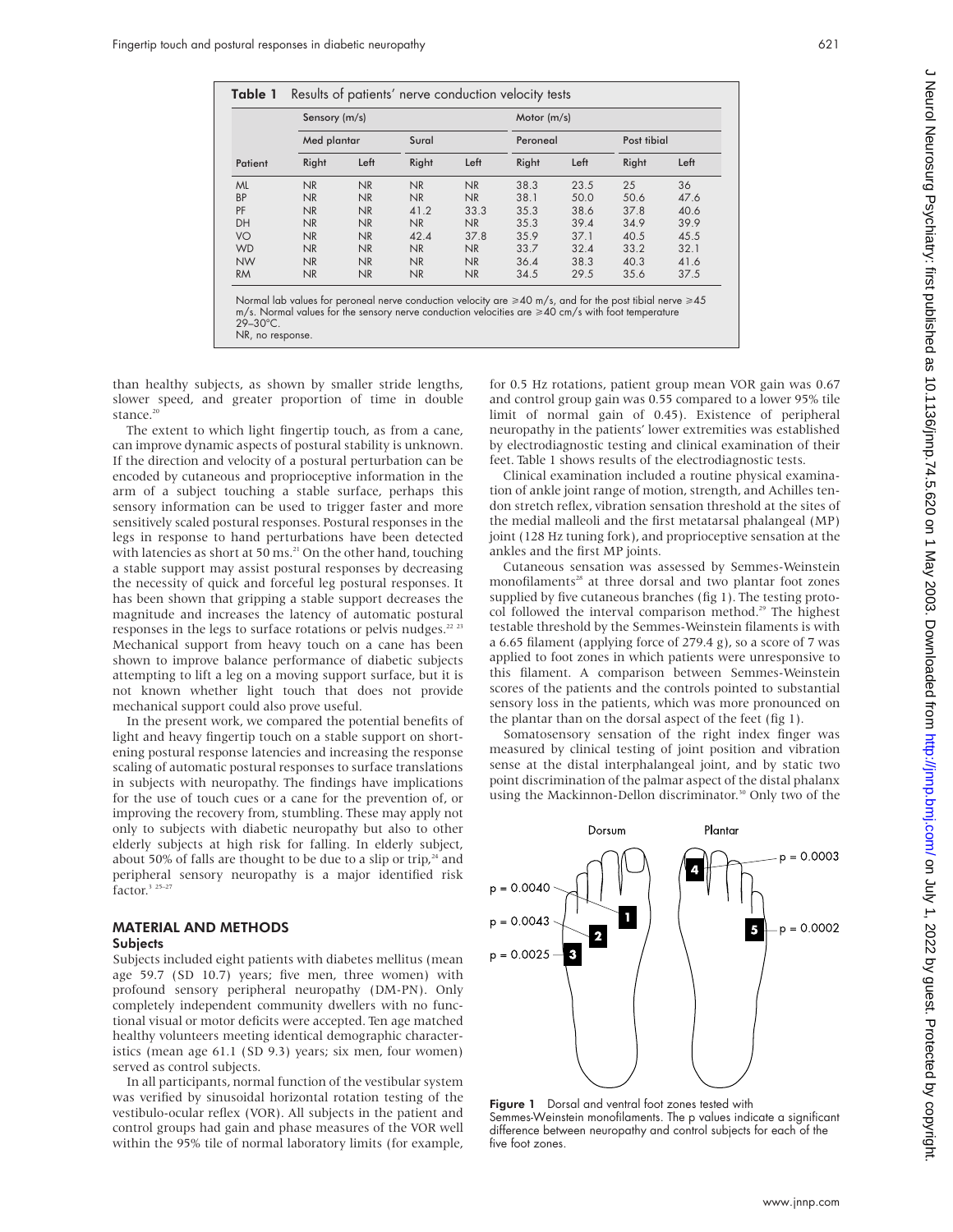|                        |                | Neuropathy subjects $(n=8)$ |                   |           |        | Control subjects $(n=10)$ |                   |           |  |  |
|------------------------|----------------|-----------------------------|-------------------|-----------|--------|---------------------------|-------------------|-----------|--|--|
|                        | Normal         | Reduced                     | Absent            | No. limbs | Normal | Reduced                   | Absent            | No. limbs |  |  |
| Toe                    |                |                             |                   |           |        |                           |                   |           |  |  |
| Proprioception         |                | 15                          |                   | 16        | 18     | $\overline{2}$            | $\qquad \qquad -$ | 20        |  |  |
| Vibration              |                | 10                          | 6                 | 16        | 9      | 11                        |                   | 20        |  |  |
| Ankle                  |                |                             |                   |           |        |                           | $\qquad \qquad -$ |           |  |  |
| Proprioception         | 10             | 6                           |                   | 16        | 18     | $\overline{2}$            | $\qquad \qquad -$ | 20        |  |  |
| Vibration              |                | 15                          |                   | 16        | 18     | $\overline{2}$            |                   | 20        |  |  |
| Superficial sensation  |                |                             |                   |           |        |                           |                   |           |  |  |
| Dorsal feet            | 4              | 12                          | $\qquad \qquad -$ | 16        | 16     | 4                         |                   | 20        |  |  |
| Plantar feet           | $\overline{2}$ | 14                          | -                 | 16        | 18     | $\overline{2}$            | $\qquad \qquad -$ | 20        |  |  |
| Right index finger     |                |                             |                   |           |        |                           |                   |           |  |  |
| Proprioception         | 7              |                             |                   | 8         | 10     |                           |                   | 10        |  |  |
| Vibration              | 5              | 3                           |                   | 8         | 10     |                           |                   | 10        |  |  |
| 2 point discrimination | 6              | $\overline{2}$              |                   | 8         | 10     | $\overline{\phantom{0}}$  | $\qquad \qquad -$ | 10        |  |  |

DM-PN patients, and none of the controls had reduced index finger somatosensory sensation. For two point discrimination, age adjusted norms were applied; that is, 4 mm distance between the two points was established as upper normal limit.31–33 All subjects had normal joint position and vibration sense. Table 2 summarises results of the clinical examination.

#### Experimental protocol

Subjects were tested while standing barefoot with their eyes closed on the surface of a dual force platform. A touch plate was positioned at the subjects' right side at 90 cm height from the floor, immediately anterior to the right foot. Each subject was tested under three touch conditions—no touch (NT), light touch (LT), and heavy touch (HT)—during three backward translation velocities of 10, 20, and 30 cm/s. Translation amplitude was kept constant at 6 cm. In the NT condition the right hand was held above the touch bar surface, keeping a distance of at least 10 cm between the plate and the index finger. During LT trials, the plate was contacted by the pulp of the right index finger with a pressure not exceeding 1 N. An audiofeedback device informed subjects when 1 N vertical force on the touch plate was accidentally exceeded. During tests with HT, subjects were allowed to use the touch plate for mechanical support by transmitting onto it as much force as they chose with their index finger. Altogether, each subject underwent 45 trials given in five-trial blocks in nine randomly presented conditions. A safety harness was used to minimise fall risks.

During the experiment, rectified EMG data (bandwidth: 70–2000 Hz) were sampled at a frequency of 480 Hz for eight seconds, with a two second pre-perturbation baseline period. EMG signals were low passed filtered with a cut off frequency of 100 Hz. Vertical and horizontal forces transmitted both onto the touch plate and onto the force platforms under the feet were sampled at 240 Hz. Whole body centre of pressure (CoP) in the anterior-posterior (AP) and medio-lateral (ML) directions were calculated from four vertical and two horizontal force transducers in each foot plate.

#### Data analysis

Three outcome variables were used for analysis: (1) EMG response latencies of the two medial gastrocnemius (MG) muscles; (2) total body CoP response latencies; and (3) initial (first 75 ms) active rate of change of CoP (CoP velocity) in the AP and ML directions. The first 75 ms represents the initial automatic postural response prior to voluntary intervention. Initial postural EMG responses have a duration of 75 ms that, together with their resulting initial rate of change in CoP, are linearly scaled to stimulus velocities based on somatosensory feedback but not influenced by predicted stimulus characteristics.<sup>34 35</sup> Response latencies were determined by an

interactive computer program as the time at which the level of the MG EMG activity or of the CoP displacement exceeded its mean baseline value by 2 standard deviations for at least 75 ms. Descriptive statistics and 2 (groups)  $\times$  3 (touch conditions, repeated measures)  $\times$  3 (velocity conditions, responsive measures) ANOVAs were used to study the differences between neuropathy and control subjects and their interactions.

### RESULTS

#### Gastrocnemius response latencies

Response latencies of the left and right medial gastrocnemius muscles to backward movement of the platform (paired *t* test) were not different and therefore their results were combined. The response latencies of the patients were longer than responses of the healthy subjects despite velocity of displacement or touch condition (F =  $[1,16]$  5.5; p = 0.02) with a mean delay of 6.5 milliseconds in patients' responses. Figure 2 presents representative EMG recordings of the right MG muscle of one control subject and of one neuropathy patient at platform velocity of 30 cm/s. Despite the longer than normal gastrocnemius response latencies, fingertip touch did not shorten latencies in neuropathy subjects. There was no significant effect of light or heavy touch, no significant effect



Figure 2 Raw EMG recordings from the right medial gastrocnemius muscle of one control subject (grey line) and one neuropathy subject (black line), for each of the touch conditions. EMG onset occurred later in the neuropathy subject. Time on the x axis is in ms.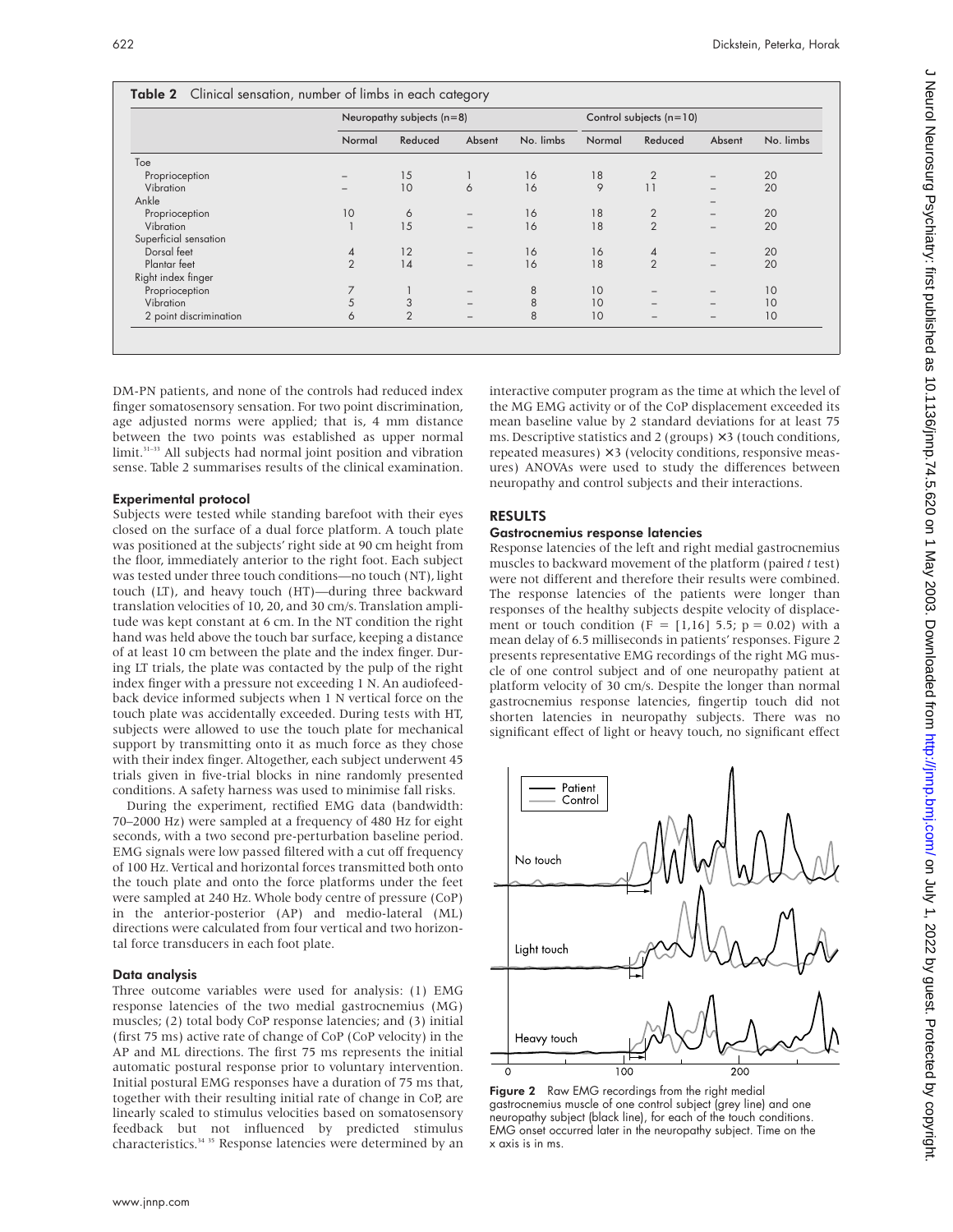

Figure 3 Mean response latencies of the medial gastrocnemius muscle to three different velocities of posterior platform translations and three touch conditions (top row). Mean anterior-posterior CoP latencies in response to three velocities of posterior platform perturbations and three touch conditions (bottom row).

of surface translation velocity, and no interaction effect on gastrocnemius latency (fig 3). In fact, during medium velocity (but not slow or fast velocity) translations, light and heavy touch tended to increase, rather than decrease gastrocnemius response latencies in both groups, although this velocity by touch condition interaction effect was not significant at the  $p = 0.05$  level.

#### CoP response latencies

Latencies of the initial active CoP response to backward platform translation were also significantly longer in the patients than in the control subjects (F = [1,16] 14.0;  $p < 0.001$ ) with a mean difference of 8.0 ms. Figure 3 shows mean values of CoP latency for the two groups under the three touch modes and under the three platform velocities. Touch mode had no significant or consistent effect on AP CoP latency. CoP latency was, however, affected by the velocity of the platform  $(F =$ 

[2,32] 5.54;  $p = 0.02$ ), so that in both groups the highest platform velocities yielded the shortest latencies and vice versa.

#### Scaling of initial postural response to platform velocity.

The slope of the relation between the initial AP CoP velocity due to a plantar flexion response and platform translation velocity was significantly lower in patients than in the control subjects (F =  $[1,16]$  5.8; p = 0.02). Figure 4 depicts the mean slopes of the two groups under the three touch modes. Light touch and heavy touch significantly increased the slope of scaling postural responses to platform translation velocity for both groups. The touch effect was significant ( $F = [2,32]$  6.1;  $p = 0.004$ ), with no significant interaction with the effect of group. However, subjects with neuropathy increased the sensitivity of response scaling with heavy, but not light touch, whereas control subjects also showed steeper slopes during light touch (post hoc tests).



Figure 4 Scaling of initial AP CoP velocity to platform velocity during each of the three touch conditions for neuropathy and control subjects. The regression lines for each touch condition are given with the slope values. Circle, no touch; square, light touch; triangle, heavy touch.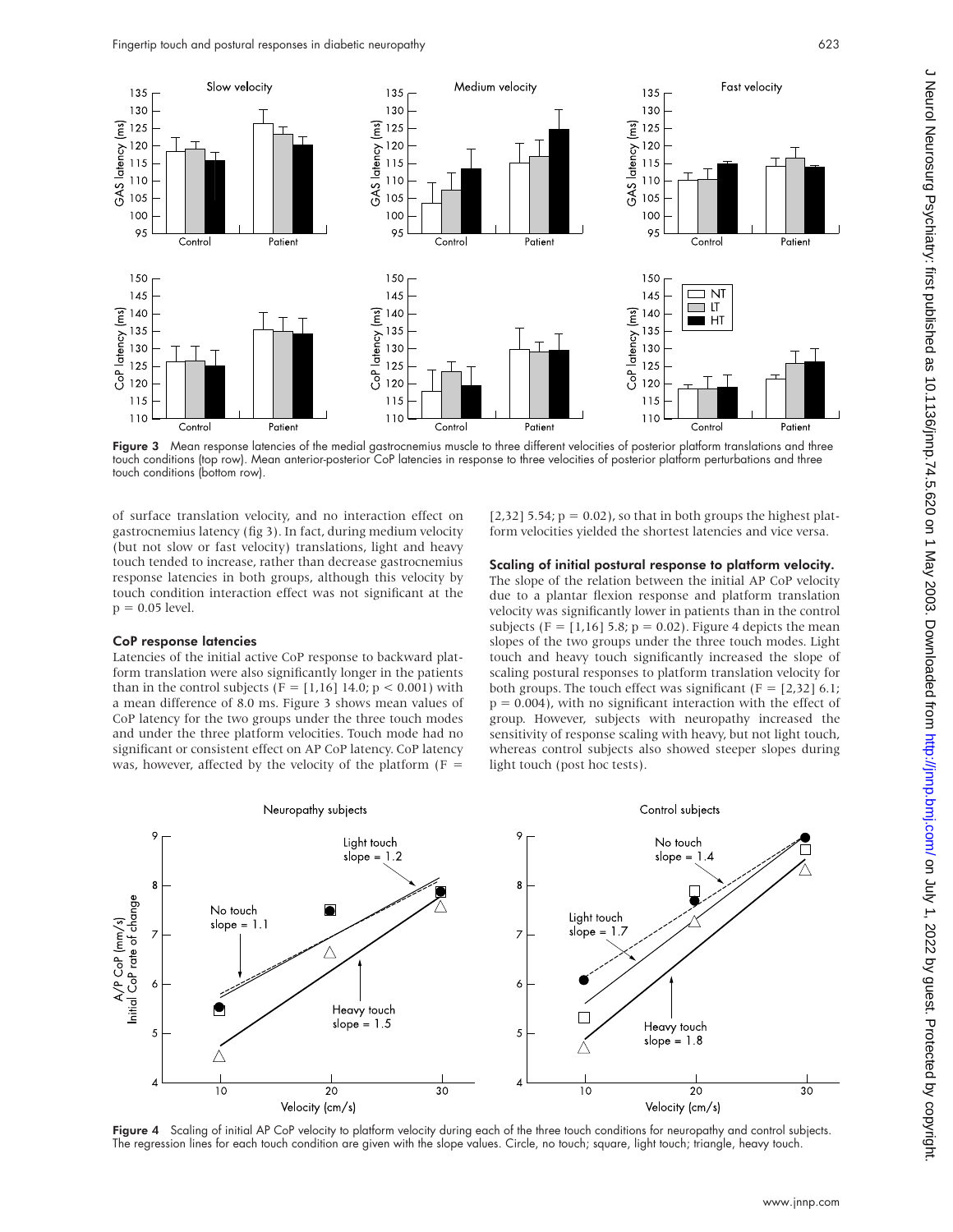

Figure 5 Scaling of initial medial-lateral CoP velocity to platform velocity during each of the three touch conditions for neuropathy and control subjects. The regression lines for each touch condition are given with the slope values. Circle, no touch; square, light touch; triangle, heavy touch.

Mean AP CoP velocity was not different between groups, although it was significantly affected by touch mode ( $F =$  $[2,32]$  6.1;  $p = 0.004$ ). Initial postural response magnitude, as quantified by CoP velocity, was lowest during the HT and highest with NT ( $F = 3.5$ ;  $p = 0.04$ ). In the control subjects, touch mode effects were more pronounced than in the patients due to a smaller initial CoP velocity in LT than NT for slow platform velocities (fig 4).

#### Lateral CoP initial velocity

The direction of the CoP vector in response to backward surface translations was diagonally forwards and towards the right side (cane side), especially during light and heavy touch in both groups, and its magnitude tended to be larger in the control subjects than in the patients. However, this between group difference, despite its consistency in eight of the nine tested conditions did not reach the 0.05 level of significance. Mean lateral CoP values of the control subjects and the patients in the three touch conditions are presented in fig 5. Touch mode effect was significant  $(F = [1,16]$  24.5; p < 0.0001), with the largest rightward CoP velocity in the HT mode and the lowest in the NT mode. As is obvious from fig 5, the effect of LT in augmenting rightward CoP velocity was substantial in both groups, indicating the neuropathy subjects' ability to alter the direction of their corrective CoP responses when touching a stable surface in a similar way to healthy subjects. Rightward lateral CoP velocity was also directly related to platform velocity for backward translations; the largest rightward CoP velocity in response to the largest platform velocity of 30 cm/s, and the lowest in response to the lowest platform velocity of l0 cm/s.

#### **DISCUSSION**

Consistent with previous studies, the subjects with somatosensory loss from diabetic neuropathy show delayed postural response latencies (both EMG and surface forces) and reduced magnitude scaling for increasing translation velocities.<sup>18</sup> Neither light touch nor heavy touch of a fingertip on a stable support shortened the latencies of automatic postural responses. However, scaling postural response magnitude to the velocity of postural perturbation was improved with fingertip touch, although subjects with neuropathy required heavy touch, whereas control subjects also benefited from light touch. Moreover, light touch also had two unexpected

effects on postural responses: touch reduced the magnitude of the initial AP CoP responses, and increased the ML CoP responses towards the side of touch.

It has been claimed that light fingertip touch provides cutaneous information at the fingertip, which, coupled with proprioceptive information about changes in arm configuration, signal direction and velocity of body sway to the central nervous system to allow stabilising activation of leg postural muscles during stance.<sup>5 6 36</sup> With light touch, fingertip forces are phase advanced with respect to support surface forces under the feet, consistent with a feedforward control of posture, whereas for heavy touch, fingertip forces are in phase with support surface forces consistent with feedback control mechanism.2 17 The current results show that such feedforward and feedback control mechanisms can affect the earliest postural responses initiated at about 100 ms following an unexpected external perturbation of the floor. Both the magnitude and relative scaling of the first 75 ms of postural response were affected by fingertip touch in both control and neuropathy subjects. This initial postural response is thought to be triggered and not be directly under voluntary control since normal voluntary reaction time activation of the gastrocnemius muscle exceeds 180 ms.<sup>37</sup> Although postural response magnitude was affected by fingertip touch, neither healthy nor DM-PN subjects could make use of fingertip touch to alter the latencies of postural muscle activation with their eyes closed and the backward platform velocity randomly changed between trials.

Although light fingertip touch has powerful effects on stability in quiet stance, its role in dynamic postural control is not clear. The pathways from somatosensors in the hand and arm to postural control centres in the brain stem or elsewhere in the nervous system are at least as fast or faster than from the feet and legs, and there is evidence that small perturbations to the hands can result in medium latency postural responses in the legs.<sup>21</sup> Nevertheless, we did not observe an improvement in postural responses in neuropathy or control subjects with light touch, except some reduction in sagittal forces at the ground necessary to move the CoM back to equilibrium, and an increased sensitivity (by decreasing reactive forces in response to the lowest velocity translations but not to the fast velocity translations). The effectiveness of light touch to stabilise trunk variability as a substitute for loss of vestibular or visual information or loss of vision during quiet stance or surface oscillations suggests that touch may act as an external reference for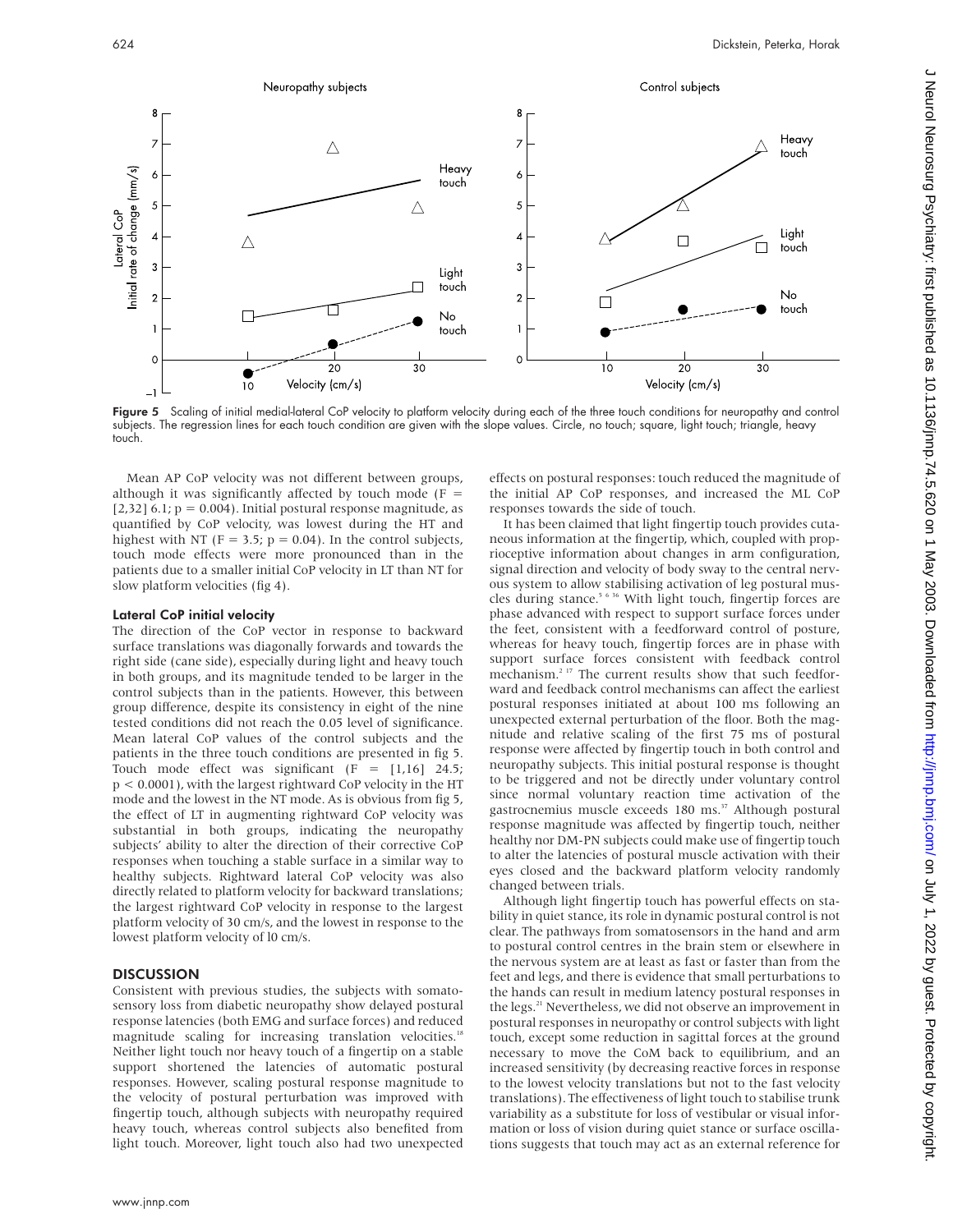earth vertical. The inability of light touch to shorten the latency or increase the magnitude of automatic postural responses to external body displacements suggest that light touch does not reliably act as a sensory trigger for postural responses.<sup>7</sup> <sup>17</sup> <sup>38</sup>

Previous studies have shown that the magnitude of postural responses are reduced or eliminated when subjects are supported at the chest or with their hands.<sup>22</sup> This flexibility in postural response allows body parts most appropriate for current conditions to exert forces against surfaces to regain equilibrium. The initial changes in leg postural response magnitude even occurred in anticipation of the hands coming in contact with a stable surface. $22$  In the current study, we show that light touch, too small to allow mechanical support, also significantly reduces AP directed postural responses but increases laterally directed postural responses, perhaps in anticipation that the hand could be used for stabilisation.

The enhancement of rightward CoP velocity (towards the touch plate) with fingertip touch was substantial in both subject groups. Presumably, the light touch cues from the touch bar provided an environmental reference that biased postural orientation to the right side. We cannot distinguish between the possibility that the rightward diagonal direction of CoP displacement in the presence of the touch plate was due to feedforward, central set effect, or to a feedback effect including sensory cues from the arm in contact with the touch plate. The effect of light touch was more pronounced in the ML plane than in the AP plane, consistent with a plane specific effect of light touch.<sup>6 8 36</sup> 39 Similar findings were documented for quiet stance by Clapp and Wing, who showed that light touch of a laterally located support (similar to ours, the touch bar was located somewhat forward to the line of the shoulders) decreases CoP sway in the AP plane.<sup>39</sup> Perhaps, light touch would have suppressed, rather than enhanced ML CoP, and enhanced, rather than suppressed AP CoP if the perturbation was laterally directed, instead of backwards. By decreasing the necessary postural response to return equilibrium in the plane of perturbation, postural responses become more energy efficient, and by increasing postural response in the orthogonal plane, the hand in contact with the support surface becomes a potential "third leg" for a larger base of support. The rightward augmentation of lateral CoP was just as powerful for neuropathy subjects and control subjects, indicating the patients' ability to modify their postural responses in order to orient to the side of the supportive device.

For all other postural variables, except ML CoP velocity, LT cues were less effective in the DM-PN patients than in the control subjects. For example, scaling of AP CoP velocity to the movement velocity of the platform, improved with LT only in the control subjects, while the DM-PN patients did not sufficiently use LT for adjusting their response velocity to the velocity of the perturbation. Altogether, the results indicate that DM-PN patients could use LT for modifying the earliest automatic postural response to surface perturbation, although they benefited from it less than the healthy subjects. One explanation for the relative insensitivity of neuropathy subjects to LT is a subclinical reduction of hand cutaneous perception,<sup>41</sup> undetectable by the routine sensory evaluations of the fingers. Perhaps, the diabetic subjects in our study fail to make optimal advantage of LT in functional postural tasks for the same reason that diabetic patients have difficulty learning Braille, $42$  because of subtle sensory delays from the hand. It is also possible that patients with chronic neuropathy have learned to adapt to the instability resulting from their neuropathy across the progression of their disease such that they do not profit as much as control subjects from a sensory substitution device.

Nevertheless, these results and previous studies on increased stability with light touch during quiet stance,<sup>6 17</sup> support the use of canes to improve postural stability and prevent falls in subjects with peripheral neuropathy of the feet. In addition to indications for their mechanical support,<sup>43</sup> the current results show that even light, non-mechanically stabilising touch of a lateral support can improve the quality of dynamic postural responses to slips or trips.

#### ACKNOWLEDGEMENTS

This work was supported by NIH grants RO1-AG 06457 and RO1-DC 01849.

.....................

## Authors' affiliations

#### R Dickstein, Dept of Physical Therapy, Tel Aviv University, Tel Aviv,

Israel R J Peterka, F B Horak, Neurological Sciences Institute of Oregon Health & Science University, Portland, Oregon, USA

#### REFERENCES

- 1 Horak FB, Nashner LM, Diener HC. Postural strategies associated with somatosensory and vestibular loss. Exp Brain Res 1990;82:167-77
- 2 Kavounoudias A, Roll R, Roll JP. The plantar sole is a "dynamometric map" for human balance control. Neuroreport 1998;9:3247–52. 3 Wu G, Zhao W. The role of mechanoreceptive information in the stability
- of human upright posture. A theoretical consideration. Motor Control 1997;1.
- 4 Holden M, Ventura J, Lackner JR. Stabilization of posture by precision contact of the index finger. J Vestibular Research 1994;4:285–301.
- 5 Jeka JJ, Lackner JR. Fingertip contact influences human postural control. Exp Brain Res 1994;100:495–502.
- 6 Jeka JJ. Light touch contact as a balance aid. Phys Ther 1997;77:476–87.
- 7 Lackner JR, Dizio P, Jeka JJ, et al. Precision contact of the fingertip produces postural sway of individuals with bilateral vestibular loss. Exp Brain Res 1999;126:459–66.
- 8 Jeka JJ, Easton RD, Bentzen BL, et al. Haptic cues for orientation and postural control in sighted and blind individuals. Percept Psychophys 1996;58:409-23.
- 9 Lackner JR, Dizio P, Jeka JJ, et al. Fingertip contact suppresses the destabilizing effect of leg muscle vibration. Society for Neuroscience Abstracts, Vol. 22. Washington, 1966.
- 10 DiZio P, Lackner JR, Rabin E. Sensorimotor and environmental conditions constraining use of the hand as a guide for posture. 13th International Symposium: Multisensory Control of Posture & Gait, Paris, June, 1997.
- 11 Adler AI, Boyko EJ, Ahroni JH, et al. Risk factors for diabetic peripheral sensory neuropathy. Results of the Seattle Prospective Diabetic Foot Study. Diabetes Care 1997;20:1162-7
- 12 Green DA, Sima AAF, Albers JW, et al. Diabetic neuropathy. In: Rifkin H, Porte D, eds. Diabetes mellitus. Theory and practice. New York: Elsevier, 1999:710–53.
- 13 Cavanagh PR, Simoneau GG, Ulbrecht JS. Ulceration, unsteadiness and uncertainty: the biomechanical consequences of diabetes mellitus. J Biomechanics Suppl <sup>1</sup> 1993;26:23–40.
- 14 Giacomoni PG, Bruno E, Monticone G, et al. Postural rearrangement in IDDM patients with peripheral neuropathy. Diabetes Care 1996;19:372–4.
- 15 Simoneau GG, Ulbrecht JS, Derr JA, et al. Postural instability in patients with diabetic sensory neuropathy. Diabetes Care 1994;17:1121-41.
- 16 Boucher P, Teasdale N, Courtemanche R, et al. Postural stability in diabetic polyneuropathy. Diabetes Care 1995;18:638–44.
- 17 Dickstein R, Shupert CL, Horak F. Fingertip touch improves postural stability in patients with peripheral neuropathy. *Gait & Posture*<br>2001;**14**:238–47.
- 18 Inglis JT, Horak FB, Shupert CL, et al. The importance of somatosensory information in triggering and scaling automatic postural responses in<br>humans. *Exp Brain Res* 1994;**101**:159–64.
- 19 Cavanagh PR, Derr JA, Ulbercht JS, et al. Problems with gait and posture in neuropathic patients with insulin dependent diabetes mellitus. Diabetes Medicine 1992;9:469-74.
- 20 Katoulis EC, Ebdon-Parry M, Lanshammar H, et al. Gait abnormalities in diabetic neuropathy. Diabetes Care 1997;20:1904–7.
- 21 Marsden CD, Merton PA, Morton HB. Rapid postural reacitons to mechanical displacemnt of the hand in man. Adv Neurol 1983;39:645–59.
- 22 Nardone A, Corra T, Schieppati M. Different activation of the soleus and gastrocnemii muscles in response to various types of stance perturbation in man. Exp Brain Res 1990;80:323–32.
- 23 Elger, K, Wing, A, Gilles, M. Integration of the hand in postural reactions to sustained sideways force at the pelvis. Exp Brain Res 1999;128:52–60.
- 24 Nutt JG, Horak F. Gait and balance disorders. In: Watts R, Koller W, eds. Movement disorders. Neurologic principles and practice. McGraw-Hill, 1995.
- 25 Richardson JK, Hurvitz EA. Peripheral neuropathy: a true risk factor for falls. J Gerontol 1995;50:M211-15.
- 26 Richardson JK, Ashton-Miller JA. Peripheral neuropathy: an often-overlooked cause of falls in the elderly. Postgrad Med 1996;99:161–72.